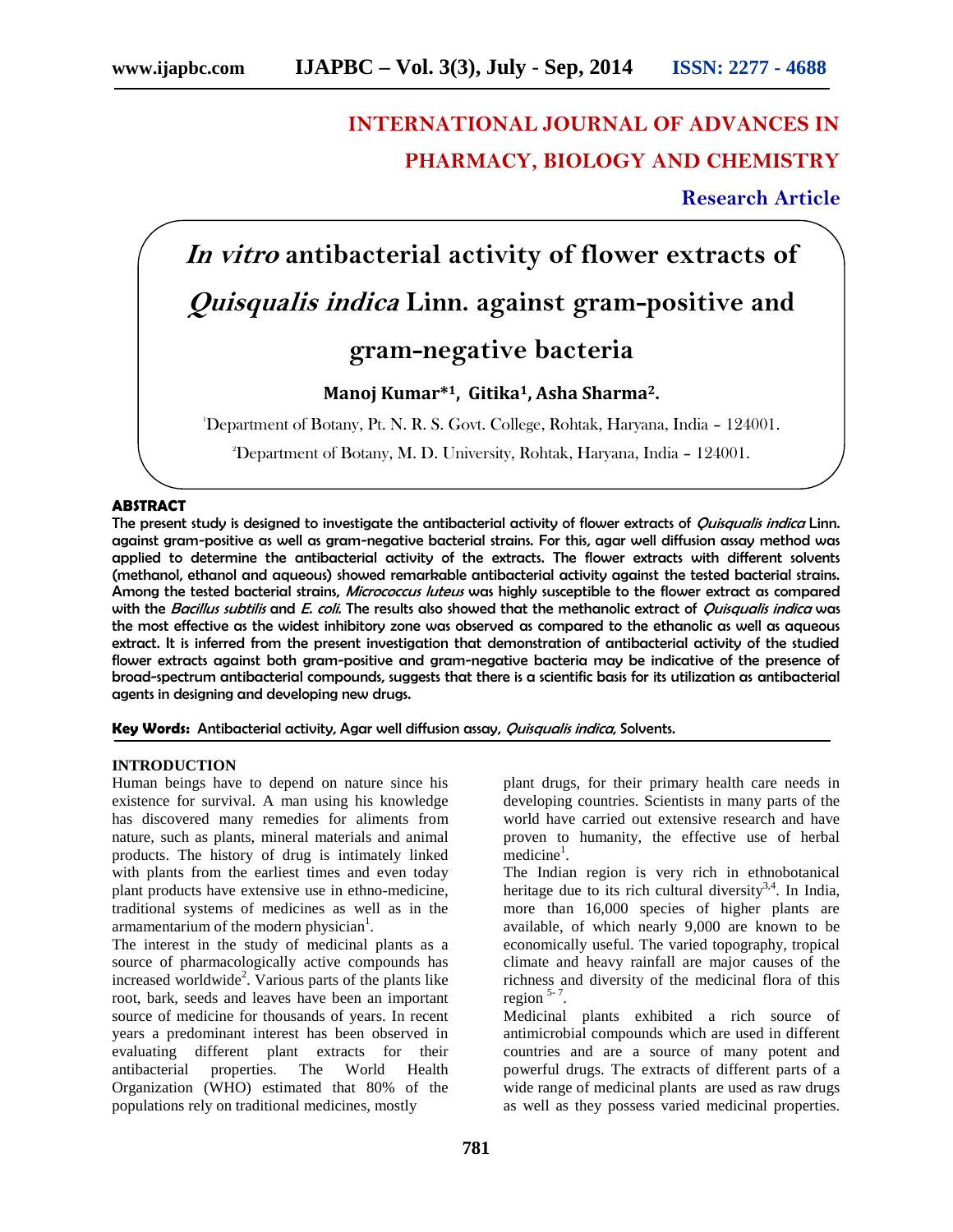The local communities and folk healers collected these raw drugs in smaller quantities for local use. Also, many other raw drugs are collected in larger quantities and traded in the market for many herbal industries<sup>8</sup>. There are hundreds of plant species have been tested for antimicrobial activities, while the majority were not evaluated adequately<sup>9</sup>. The incidence of adverse reactions to these plant preparations are relatively lower as compared to the modern conventional pharmaceuticals, coupled with their reduced cost, which is promoting both the consuming public and national health care institutions to consider plant medicines as alternatives to synthetic drugs. Plants with possible antimicrobial activities have been identified by a number of researchers in different parts of the world $10^{-14}$ . Much work has been done on ethnomedicinal plants in India<sup>14-17</sup>. It has been suggested that aqueous and ethanolic extracts of plants used in allopathic medicine are potential sources of antiviral, antitumoral and antimicrobial agents<sup>14,18</sup>. The selection of crude plant extracts for screening programs has the potential of being more successful in the initial steps than the screening of pure compounds isolated from natural products.

*Quisqualis indica* Linn. commonly known as Rangoon creeper is an excellent vine for outdoor gardens belonging to family Combretaceae. It is a strong climber, ligneous vine that can reach from 2.5 m to upto 8 m. This plant is indigenous in Africa, Indo Malaysian region and cultivated all over India. Flowers numerous, pendent, 7.5 cm long, 3.8 cm wide. At first they are white in color, then they become deep  $\text{red}^{19}$ . The present study was planned to evaluate the antibacterial activity of *Quisqualis indica* flower extracts with different solvents (methanol, ethanol and aqueous) against selected gram-positive as well as gram-negative bacterial strains.

#### **MATERIALS AND METHODS Plant collection and extract preparation Flower material**

Flowers of *Quisqualis indica* Linn. (Figure 1)were collected from my outdoor garden, Rohtak, Haryana, India and brought to the laboratory in polythene bags. Then the flowers were rinsed twice with distilled water and air dried on a clean sheet for one week at room temperature. It was made into small pieces using sharp, sterile scissors and powdered using sterile mortar and pestle.

#### **Preparation of plant extract**

Extraction was done at room temperature by the simple extraction method. For this, 5 g dried flower powder was homogenized using a sterile mortar and

pestle in 5 ml of solvents (methanol, ethanol and aqueous) separately. The resulting homogenized solutions were incubated at room temperature for overnight for the extraction. Each extract was filtered with Whatman's Filter paper No. 1 and for the complete evaporation of the solvents, filtrate dried in oven. The dried extract was dissolved in solvent Dimethyl sulphoxide (DMSO) in a ratio of 100 mg/ml to determine the antibacterial activity by agar well diffusion assay (AWDA) method.

#### **Source of Microorganisms**

Three bacterial strains, including two gram-positive as well as one gram-negative were obtained from: *Bacillus subtilis* (Dr. Bijender Singh, Department of Microbiology), *Escherichia coli* strain DH5 (Dr. Krishan Kant, Department of Microbiology) and *Micococcus luteus* (MTCC106) (Dr. S. K. Tiwari, Department of Genetics) M. D. University, Rohtak, Haryana, India. These bacterial cultures were grown in nutrient broth medium, pH 7.0. Stock cultures were maintained on a nutrient agar slant, pH 7.0 at 4°C until needed. The media components were purchased from Hi-media, Mumbai, India.

#### **Determination of antibacterial activity by agar well diffusion assay (AWDA) method**

The antibacterial activity of the crude flower extracts (methanolic, ethanolic and aqueous) of *Quisqualis indica* Linn. against gram-positive as well as gram negative bacterial strains were evaluated by agar well diffusion assay method<sup>20</sup>. For this, a well (6 mm diameter) was made with the help of a borer in cooled nutrient agar plate, overlaid with soft agar (5 ml), seeded with a target strain  $({\sim}10^6 \text{ cftt/ml})$ . Aliquots (100μl) of the test compound were introduced into the well and the plates were incubated overnight at 37 ºC. The diameters of the inhibition zones were measured in millimeters (mm). For each bacterial strain, the dissolving solvent DMSO was used as negative control and streptomycin (1mg/ml) was used as positive control.

#### **STATISTICAL ANALYSIS**

The experiment was carried out in three independent sets, each consisting of 3 replicates. Values shown here represent mean  $\pm$  standard error of the mean (SEM).

#### **RESULTS AND DISCUSSION**

Plants are an important source of potentially useful structures for the development of new chemotherapeutic agents. Researchers are increasingly turning their attention to herbal products, looking for new leads to develop better drugs against multiple drug resistant microbe strains<sup>21</sup>. There is an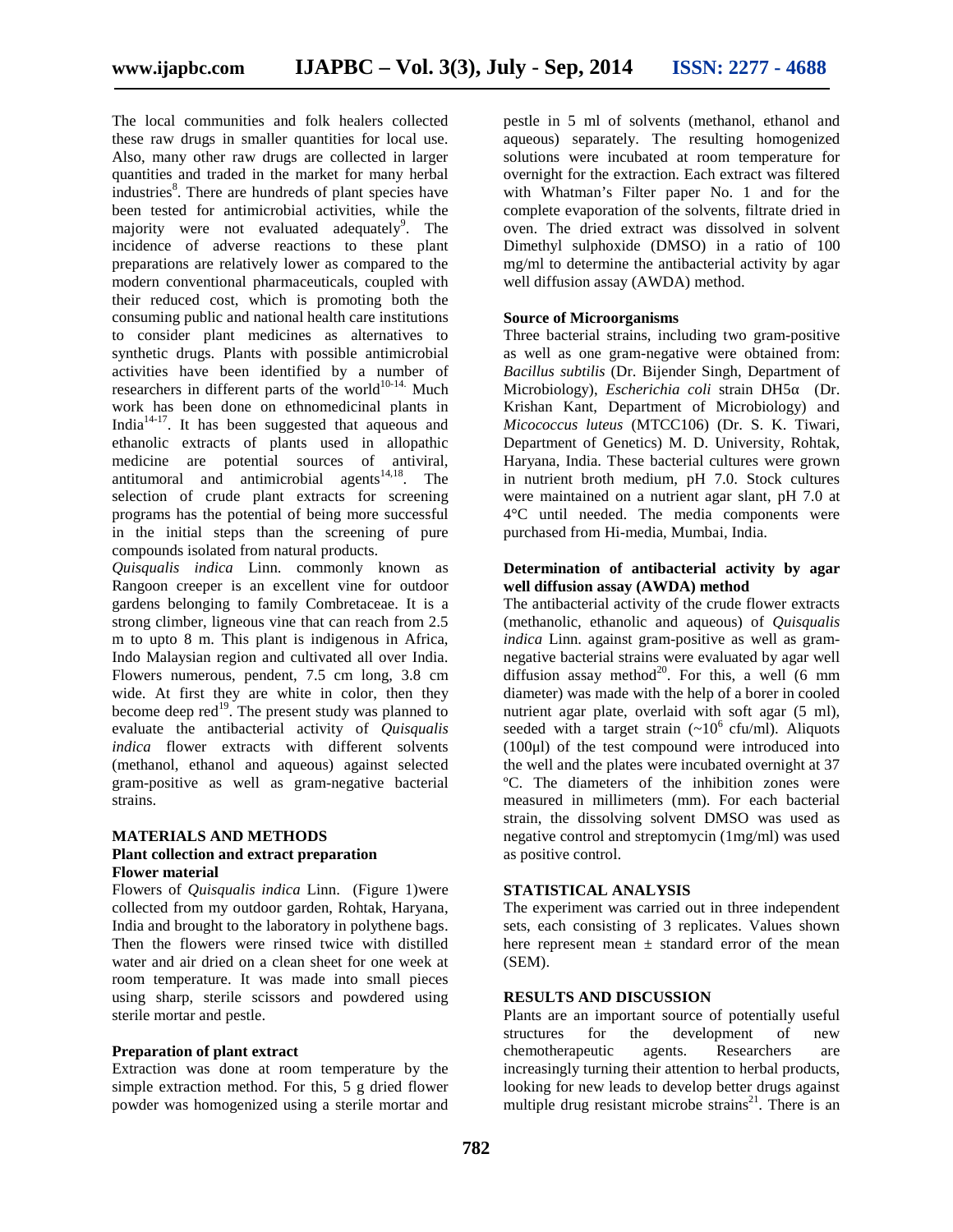urgent need to discover new antimicrobial agents for human and veterinary therapeutic uses, as resistant to current drugs increases in severity and extents<sup>22</sup>. Plants are recognized for their ability to produce a wealth of secondary metabolites and mankind has used many species for centuries to treat a variety of diseases $^{23}$ .

Many reports are available on the antiviral, antibacterial, antifungal, antihelmintic, antimolluscal and anti-inflammatory properties of plants<sup>24,25</sup>. Some of these observations have helped in identifying the active principle responsible for such activities and in the developing drugs for the therapeutic use in human beings.

There are many literatures reporting the ethno medicinal values of *Quisqualis indica* Linn., but there is little scientific proof for further using this plant commercially or in a more effective form $26-29$ . Therefore, in order to evaluate the antibacterial activity of *Quisqualis indica* Linn. flower extracts against gram-positive as well as gram-negative bacterial strains was assessed by the AWDA method. In the present study, the crude flower extract showed excellent antibacterial activity against both tested two gram-positive and one gram-negative bacterial strains as shown in Table 1. The resulted data shows, *M. luteus* was the most sensitive among all the tested bacterial strains with the zone of inhibition (mm) 30 (methanol), 27 (ethanol), 23 (aqueous). However the gram-negative bacterial strain *E. coli* exhibited less sensitivity as compared to the other two gram positive bacterial strains (*M. Luteus and Bacillus subtilis*) with the zone of inhibition (mm) 22 (methanol), 20 (ethanol), 16 (aqueous). The present study revealed that the significant antibacterial activity was shown against both tested gram-positive as well as gram-negative bacterial strains. However, methanolic extract showed the greater zone of inhibition as compared with the used standards antibiotic streptomycin against all the tested bacterial strains. In contrast, no inhibition zones were observed against DMSO. The results indicate that the different solvent extracts showed inhibition of growth against tested bacterial strains with to the various degrees.

It is recognized that in the extraction preparation the successful prediction of extracting compounds from plant material is mostly dependent on the type of solvent used, and the traditional practitioners were using the water as a primary solvent. However, the results received from the present study it was

observed that the methanolic extract of *Quisqualis indica* Linn., was the most effective as the widest inhibitory zone was noted as compared to the ethanolic as well as aqueous extract as shown in Table 1. This may be due to better solubility of the active compounds in organic solvents<sup>30</sup>. Many studies have been reported that the methanol extracts inhibited the growth of testing bacteria more than and the storm of results advertise interest and aqueous extracts<sup>31-33</sup>. The present study also supports the above observations. In the present investigation only crude flower extracts are used and hence further investigation and identification of components are needed.

#### **CONCLUSION**

In the above study, the crude flower extracts of *Quisqualis indica* showed remarkable antibacterial activity against tested two gram-positive (*M. luteus and Bacillus subtilis*) and one gram-negative (*E. coli*) bacterial strains. The data revealed that the methanolic extract of the flower showed better antibacterial activity as compared to the other two solvent extracts, which is attributed to the presence of some active components in the flower extracts. The presentation of a wide spectrum of antibacterial activities of the flower extracts tested in this study may help to discover new chemical classes of antibiotic substances. The evolution of natural antimicrobial agents will help to diminish the negative effects like pollution in the environment, resistance, etc., of synthetic chemicals as well as drugs. It can truly contribute to medical and pharmaceutical practices, yet, there are many more activities waiting for screening the drugs. Further research has to be conducted on the activity of the extracts against a wider range of bacteria and fungi.

#### **COMPETING INTERESTS**

The authors declare that they have no competing interests.

#### **ACKNOWLEDGEMENTS**

The authors express their sincere thanks to the Principal, Pt. N.R.S Govt. College, Rohtak for cooperation and encouragement. The authors also gratefully acknowledge Professor S. Srivastava, Department of Genetics, University of Delhi South Campus, New Delhi, India for suggestion and guidance.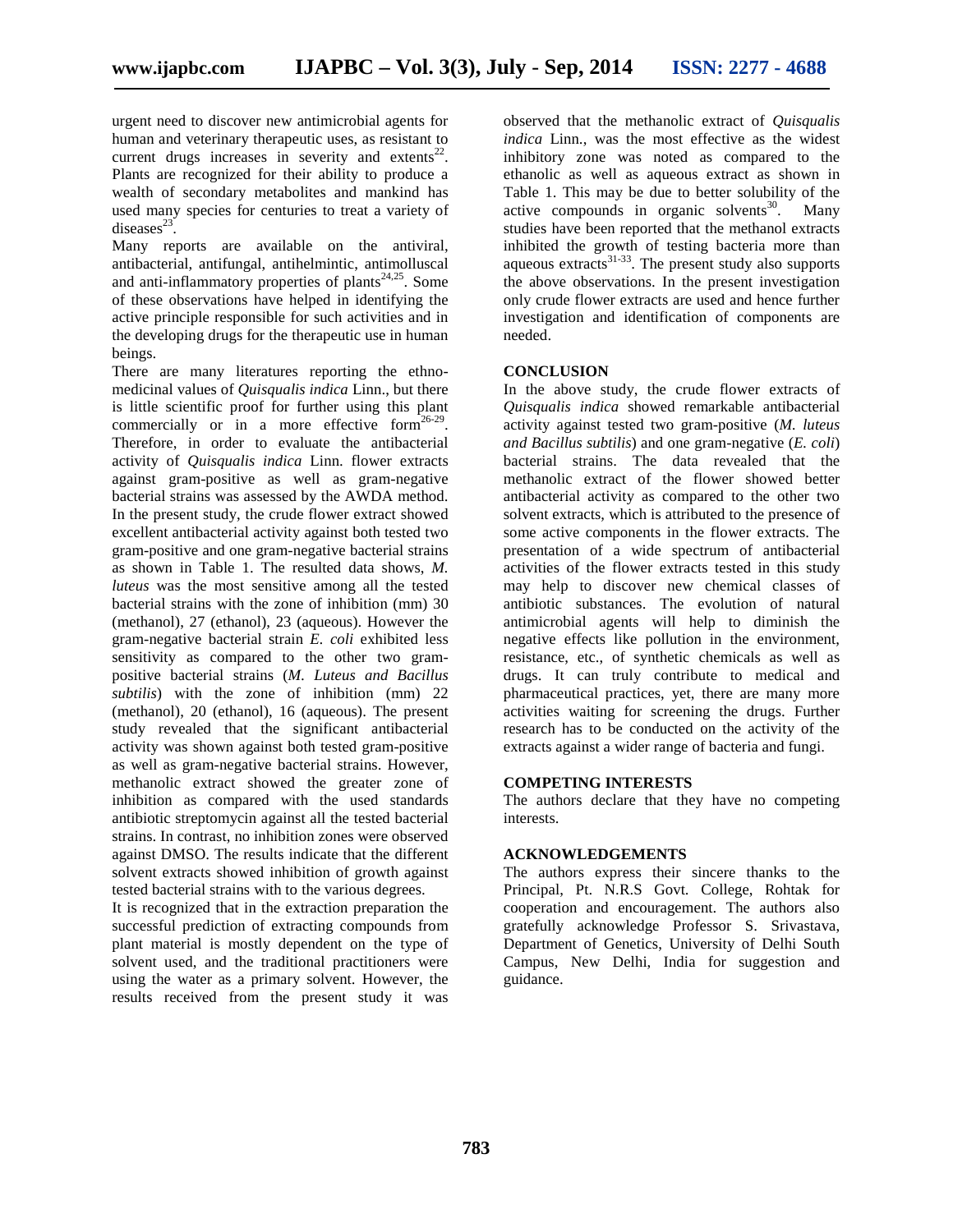| Antibacterial activity of hower extracts of <i>Quisqualis mated</i> Ellin. |           |                          |         |
|----------------------------------------------------------------------------|-----------|--------------------------|---------|
| <b>Zone of Inhibition (mm)</b>                                             |           |                          |         |
| <b>Flower extracts in various</b><br>solvents                              | M. luteus | <b>Bacillus subtilis</b> | E. coli |
| Methanol                                                                   | 30        | 28                       | 22      |
| Ethanol                                                                    | 27        | 25                       | 20      |
| Aqueous                                                                    | 23        | 22                       | 16      |
| Streptomycin $(+$ ve control)                                              | 28        | 26                       | 23      |
| $DMSO$ ( - ve control)                                                     | 0         | 0                        | 0       |

**Table 1 Antibacterial activity of flower extracts of** *Quisqualis indica* **Linn.**



**Figure 1** *Quiqualis indica* **Linn***.***, studied plant**

#### **REFERENCES**

- 1. Sivakumar MK, Moideen MM, Varghese R, Kumar KPS, Antibacterial potential of root and bark of *Cocos nucifera* Linn. against isolated urinary tract infection causing pathogens, Int. J. Pharma. Biol Sci. 2011; 2: 489-500.
- 2. Amrita V, Sonal D, Shalini R, Antibacterial effect of herbs and spices extract on *Escherichia coli*, Electr. J. Biol. 2009; 5: 40-44.
- 3. Jain SK, Dictionary of Indian folk medicine and ethnobotany, Deep publications, New Delhi, 1991, pp 311.
- 4. Mistry KS, Sanghvi Z, Parmar G, Shah S, The antimicrobial activity of *Azadirachta indica*, *Mimusops elengi*, *Tinospora cardifolia*, *Ocimum sanctum* and 2% chlorhexidine gluconate on common endodontic pathogens: An *in vitro* study, Eur. J. Dent. 2014; 8 : 172-177.
- 5. Jeeva S, Kiruba S, Mishra BP, Kingston C, Venugopal N, Laloo RC, J. Swamy Bot. Club, 2005; 22: 71-76.
- 6. Jeeva S, Mishra BP, Venugopal N, Kharlukhi L, Laloo RC, Indian J. Tradit. Know. 2006; 5: 563- 568.
- 7. Jerome Jeyakumar J, Kamaraj M, Durairaj P, Prema D, Anburaja V, Ethnobotanical studies on Kallanai Thanjavur district, Asian J. Plant Sci. Res. 2014; 4: 5-8.
- 8. Uniyal SK, Singh KN, Jamwal P, Lal B, Traditional use of medicinal plants among the tribal communities of Chhota Bhangal, Western Himalayan, J. Ethnobiol. Ethnomed. 2006;. 2: 1- 14.
- 9. Balandrin MF, Klocke JA, Wurtele ES, Bollinger WH, Natural plant chemicals: Sources of Industrial and Medicinal materials, Sci. 1985; 228: 1154-1160.